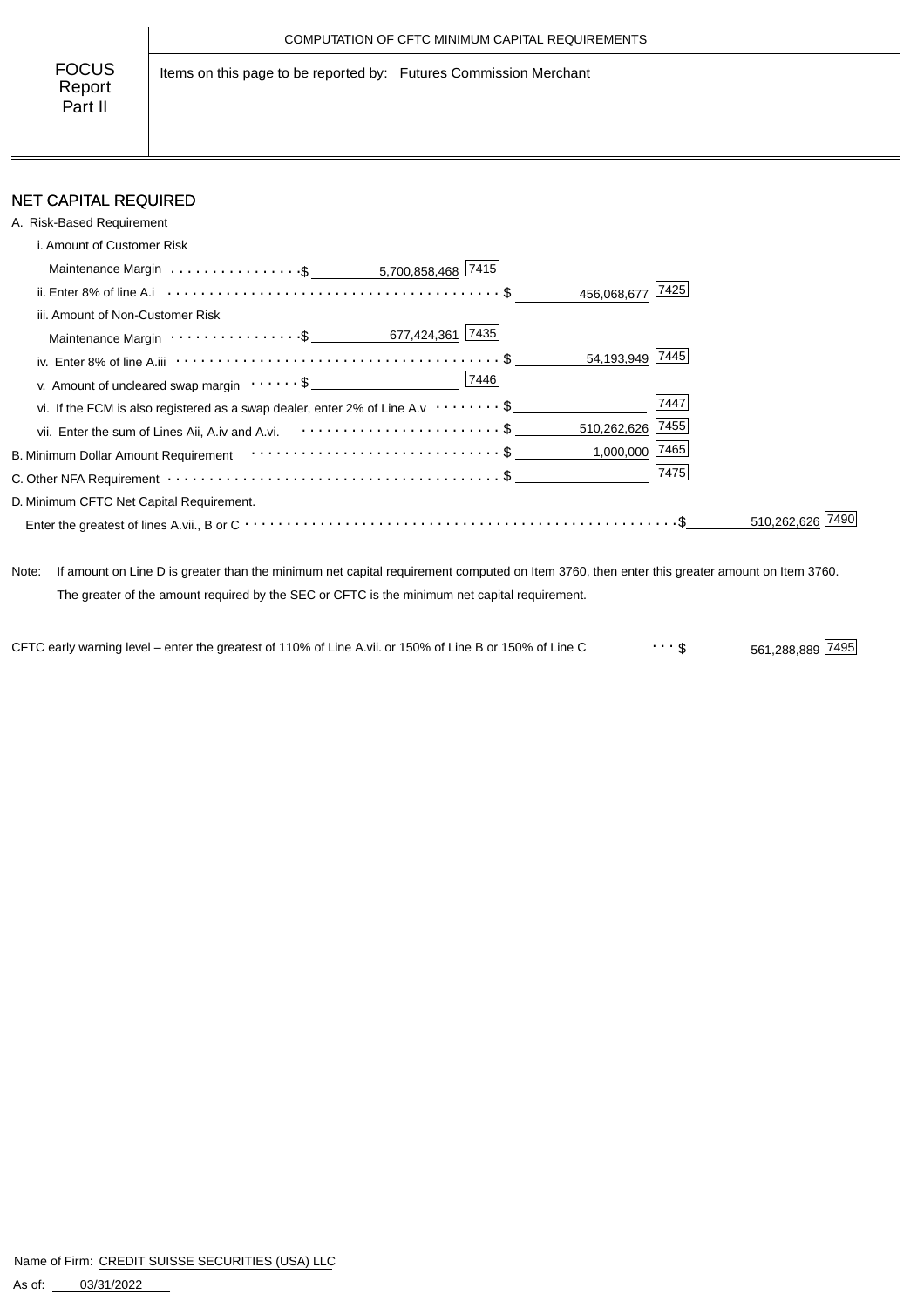Part II | Items on this page to be reported by: Futures Commission Merchant

## SEGREGATION REQUIREMENTS

| 1. Net ledger balance                                                                                                                                            |                     |      |
|------------------------------------------------------------------------------------------------------------------------------------------------------------------|---------------------|------|
| A. Cash                                                                                                                                                          | 727,034,526 7010    |      |
| B. Securities (at market) $\cdots$ $\cdots$ $\cdots$ $\cdots$ $\cdots$ $\cdots$ $\cdots$ $\cdots$ $\cdots$ $\cdots$ $\cdots$ $\cdots$ $\cdots$ $\cdots$ $\cdots$ | 403,468,324 7020    |      |
| 2. Net unrealized profit (loss) in open futures contracts traded on a contract market $\cdots\cdots\cdots\cdots\cdots\cdots$ \$                                  | $(73,444,636)$ 7030 |      |
| 3. Exchange traded options                                                                                                                                       |                     |      |
|                                                                                                                                                                  | 89,105,484 7032     |      |
|                                                                                                                                                                  | 66,648,127) 7033    |      |
|                                                                                                                                                                  | 1,079,515,571 7040  |      |
| 5. Accounts liquidating to a deficit and accounts with debit balances                                                                                            |                     |      |
| 7045 <br>3,059,382<br>- gross amount $\cdots$ $\cdots$ $\cdots$ $\cdots$ $\cdots$ $\cdots$ $\cdots$ $\cdots$ $\cdots$ $\cdots$ $\cdots$                          |                     |      |
| Less: amount offset by customer owned securities $\cdots \cdots \cdots \cdots$ \$ $($ 3,025,140 $)$ $ 7047 $ \$                                                  | 34,242 7050         |      |
|                                                                                                                                                                  | 1,079,549,813 7060  |      |
| FUNDS IN SEGREGATED ACCOUNTS                                                                                                                                     |                     |      |
| 7. Deposited in segregated funds bank accounts                                                                                                                   |                     |      |
| A. Cash                                                                                                                                                          | 104,536,539 7070    |      |
|                                                                                                                                                                  |                     | 7080 |
|                                                                                                                                                                  | 376,829,146 7090    |      |
| 8. Margins on deposit with derivatives clearing organizations of contract markets                                                                                |                     |      |
| A. Cash                                                                                                                                                          | 729,478,066 7100    |      |
|                                                                                                                                                                  |                     | 7110 |
| C. Securities held for particular customers or option customers in lieu of cash (at market) $\cdots\cdots\cdots\cdots\$                                          | 26,639,178 7120     |      |
|                                                                                                                                                                  | $(3,847,375)$ 7130  |      |
| 10. Exchange traded options                                                                                                                                      |                     |      |
|                                                                                                                                                                  | 89,105,484 7132     |      |
| B. Value of open short option contracts $\cdots \cdots \cdots \cdots \cdots \cdots \cdots \cdots \cdots \cdots \cdots \cdots \cdots$                             | 66,648,127) 7133    |      |
| 11. Net equities with other FCMs                                                                                                                                 |                     |      |
| A. Net liquidating equity                                                                                                                                        | 155,803 7140        |      |
| B. Securities representing investments of customers' funds (at market)<br>$\cdots \cdots \cdots \cdots \cdots \cdots \cdots$ S                                   |                     | 7160 |
|                                                                                                                                                                  |                     | 7170 |
| 12. Segregated funds on hand (describe:                                                                                                                          |                     | 7150 |
|                                                                                                                                                                  |                     |      |
|                                                                                                                                                                  |                     |      |
|                                                                                                                                                                  |                     |      |
| 16. Excess (deficiency) funds in segregation over (under) Management Target Amount Excess Framment Section Section                                               | 122,721,410 7198    |      |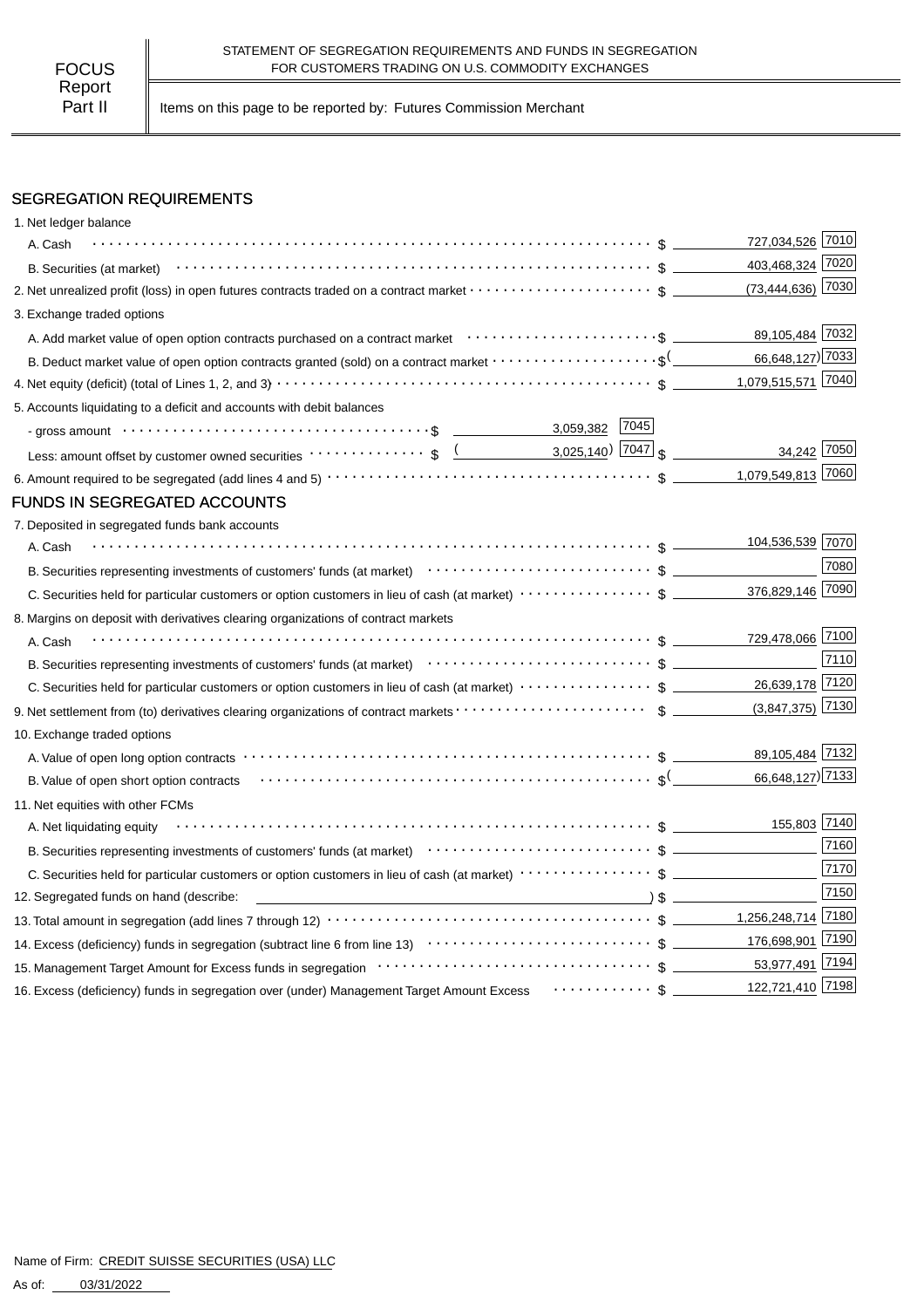#### STATEMENT OF CLEARED SWAPS CUSTOMER SEGREGATION REQUIREMENTS AND FUNDS IN CLEARED SWAPS CUSTOMER ACCOUNTS UNDER SECTION 4D(F) OF THE COMMODITY EXCHANGE ACT

Items on this page to be reported by: Futures Commission Merchant

## CLEARED SWAPS CUSTOMER REQUIREMENTS

| 1. Net ledger balance                                                                                                                                                                                   |      |                                               |      |
|---------------------------------------------------------------------------------------------------------------------------------------------------------------------------------------------------------|------|-----------------------------------------------|------|
| A. Cash                                                                                                                                                                                                 |      | 5,442,116,971                                 | 8500 |
|                                                                                                                                                                                                         |      | 297,702,728 8510                              |      |
|                                                                                                                                                                                                         |      | $(1,923,266,274)$ 8520                        |      |
| 3. Cleared swaps options                                                                                                                                                                                |      |                                               |      |
|                                                                                                                                                                                                         |      |                                               | 8530 |
| B. Market value of open cleared swaps option contracts granted (sold) $\cdots \cdots \cdots \cdots \cdots \cdots \cdots$                                                                                |      |                                               | 8540 |
| 4. Net equity (deficit) (add lines 1, 2 and 3) $\cdots$ $\cdots$ $\cdots$ $\cdots$ $\cdots$ $\cdots$ $\cdots$ $\cdots$ $\cdots$ $\cdots$ $\cdots$ $\cdots$ $\cdots$ $\cdots$ $\cdots$ $\cdots$ $\cdots$ |      | 3,816,553,425 8550                            |      |
| 5. Accounts liquidating to a deficit and accounts with debit balances                                                                                                                                   |      |                                               |      |
| 5,822,201<br>- gross amount $\cdots$ $\cdots$ $\cdots$ $\cdots$ $\cdots$ $\cdots$ $\cdots$ $\cdots$ $\cdots$ $\cdots$ $\cdots$ $\cdots$                                                                 | 8560 |                                               |      |
| Less: amount offset by customer owned securities ·················\$                                                                                                                                    |      | 19,996 8580<br>5,802, <u>205)</u> 8570 $_{s}$ |      |
|                                                                                                                                                                                                         |      | 3,816,573,421                                 | 8590 |
| FUNDS IN CLEARED SWAPS CUSTOMER SEGREGATED ACCOUNTS                                                                                                                                                     |      |                                               |      |
| 7. Deposited in cleared swaps customer segregated accounts at banks                                                                                                                                     |      |                                               |      |
| A. Cash                                                                                                                                                                                                 |      | 505,117,099 8600                              |      |
|                                                                                                                                                                                                         |      |                                               | 8610 |
|                                                                                                                                                                                                         |      | 68,616,907 8620                               |      |
| 8. Margins on deposit with derivatives clearing organizations in cleared swaps customer segregated accounts                                                                                             |      |                                               |      |
| A. Cash                                                                                                                                                                                                 |      | 3,667,669,948 8630                            |      |
| B. Securities representing investment of cleared swaps customers' funds (at market) $\cdots\cdots\cdots\cdots\cdots\cdots$ \$                                                                           |      |                                               | 8640 |
|                                                                                                                                                                                                         |      | 229,085,821                                   | 8650 |
|                                                                                                                                                                                                         |      |                                               |      |
| 10. Cleared swaps options                                                                                                                                                                               |      |                                               |      |
|                                                                                                                                                                                                         |      |                                               | 8670 |
|                                                                                                                                                                                                         |      |                                               | 8680 |
| 11. Net equities with other FCMs                                                                                                                                                                        |      |                                               |      |
| A. Net liquidating equity                                                                                                                                                                               |      |                                               | 8690 |
| B. Securities representing investment of cleared swaps customers' funds (at market) $\cdots\cdots\cdots\cdots\cdots$ \$                                                                                 |      |                                               | 8700 |
|                                                                                                                                                                                                         |      |                                               | 8710 |
| 12. Cleared swaps customer funds on hand (describe: _____________________________                                                                                                                       |      | $\sim$                                        | 8715 |
| 13. Total amount in cleared swaps customer segregation (add Lines 7 through 12) $\cdots\cdots\cdots\cdots\cdots\cdots\cdots$ \$ ________4,556,601,982 8720                                              |      |                                               |      |
| 14. Excess (deficiency) funds in cleared swaps customer segregation (subtract Line 6 from Line 13) $\cdots\cdots\cdots$ \$                                                                              |      | 740,028,561 8730                              |      |
| 15. Management target amount for excess funds in cleared swaps segregated accounts $\cdots\cdots\cdots\cdots\cdots\$                                                                                    |      | 190,828,671 8760                              |      |
| 16. Excess (deficiency) funds in cleared swaps customer segregated accounts over (under) management target<br>excess                                                                                    |      | 549,199,890 8770                              |      |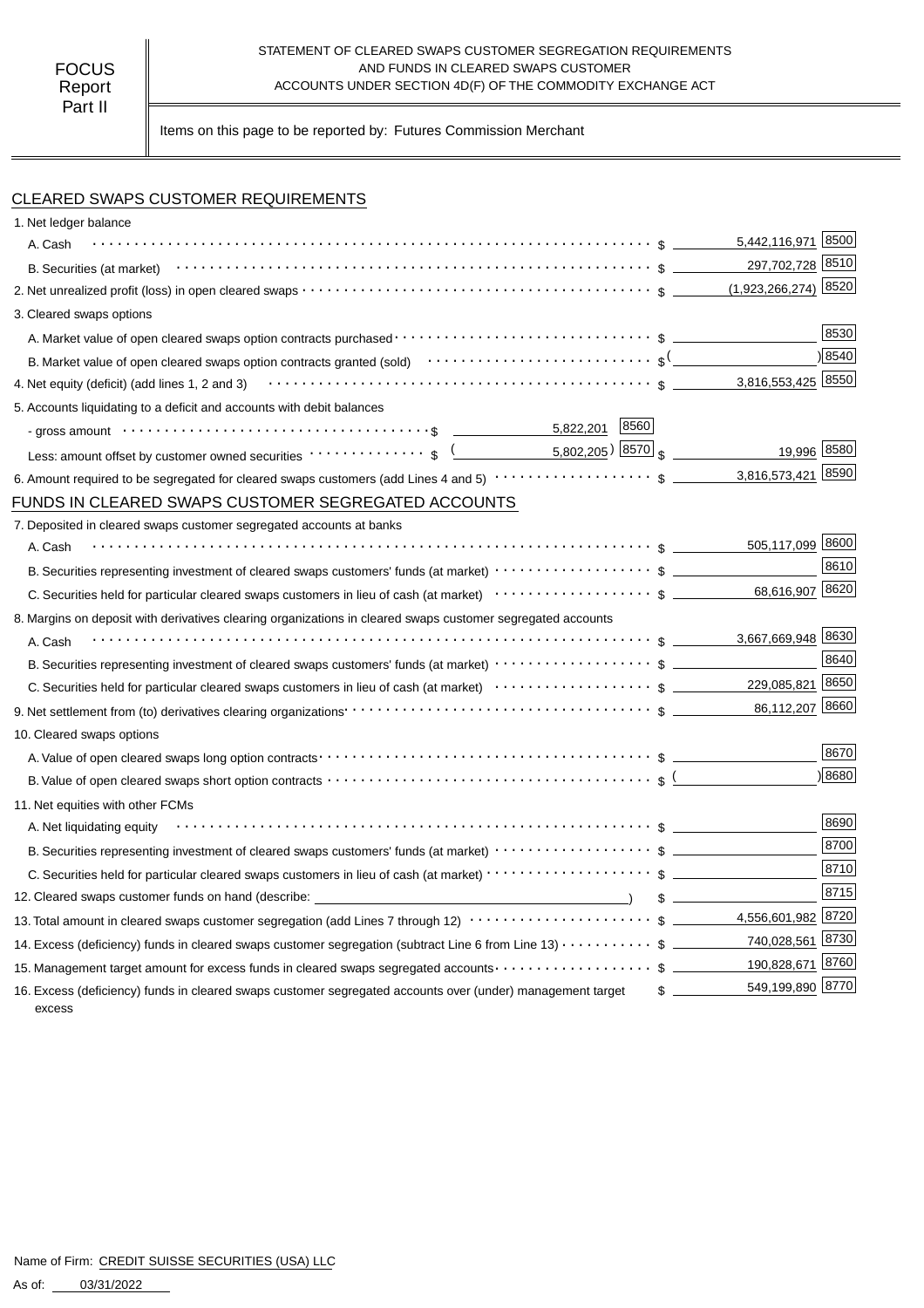| FOCUS   |  |  |  |  |
|---------|--|--|--|--|
| Report  |  |  |  |  |
| Part II |  |  |  |  |

Items on this page to be reported by a: Futures Commission Merchant

|                                                                                                                                                                 | 7200 |
|-----------------------------------------------------------------------------------------------------------------------------------------------------------------|------|
| 2. Funds/property in segregated accounts                                                                                                                        |      |
| 7210<br>A. Cash $\cdots$ $\cdots$ $\cdots$ $\cdots$ $\cdots$ $\cdots$ $\cdots$ $\cdots$ $\cdots$ $\cdots$ $\cdots$ $\cdots$ $\cdots$ $\cdots$ $\cdots$ $\cdots$ |      |
| 7220                                                                                                                                                            |      |
|                                                                                                                                                                 | 7230 |
|                                                                                                                                                                 | 7240 |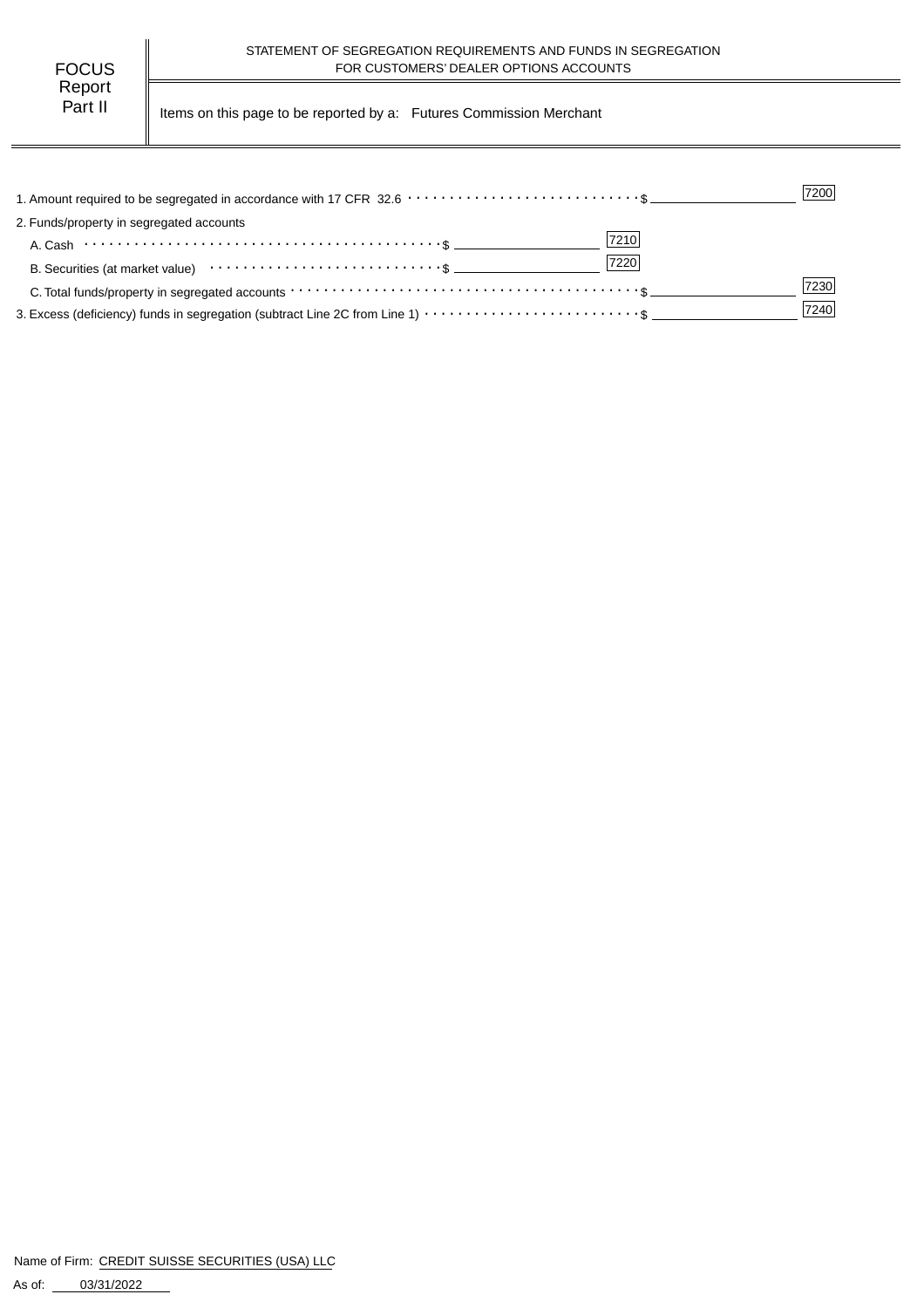## STATEMENT OF SECURED AMOUNTS AND FUNDS HELD IN SEPARATE ACCOUNTS FOR FOREIGN FUTURES FOCUS IN SEPARATE ACCOUNTS FOR FOREIGN FUTURES<br>Report

Part II | Items on this page to be reported by a: Futures Commission Merchant

#### FOREIGN FUTURES AND FOREIGN OPTIONS SECURED AMOUNTS

| Amount required to be set aside pursuant to law, rule or regulation of a foreign government                      |                    |      |
|------------------------------------------------------------------------------------------------------------------|--------------------|------|
|                                                                                                                  |                    | 7305 |
| 1. Net ledger balance - Foreign futures and foreign option trading - All Customers                               |                    |      |
| A. Cash                                                                                                          | 3,283,761,821      | 7315 |
| B. Securities (at market)                                                                                        | 33,102,971         | 7317 |
| 2. Net unrealized profit (loss) in open futures contracts traded on a foreign board of trade \$                  | (1,341,288,737)    | 7325 |
| 3. Exchange traded options                                                                                       |                    |      |
| A. Market value of open option contracts purchased on a foreign board of trade\$                                 | 9,862,342          | 7335 |
| B. Market value of open contracts granted (sold) on a foreign board of trade \$                                  |                    | 7337 |
|                                                                                                                  | 1,985,438,397 7345 |      |
| 5. Accounts liquidating to a deficit and accounts with                                                           |                    |      |
| 1,448,109 7351                                                                                                   |                    |      |
| $1,435,859$ 7352 \$<br>Less: amount offset by customer owned securities \$                                       | 12,250 7354        |      |
| 6. Amount required to be set aside as the secured amount - Net Liquidating Equity Method (add lines 4 and 5)  \$ | 1,985,450,647      | 7355 |
| 7. Greater of amount required to be set aside pursuant to foreign jurisdiction (above) or line 6. \$             | 1,985,450,647 7360 |      |